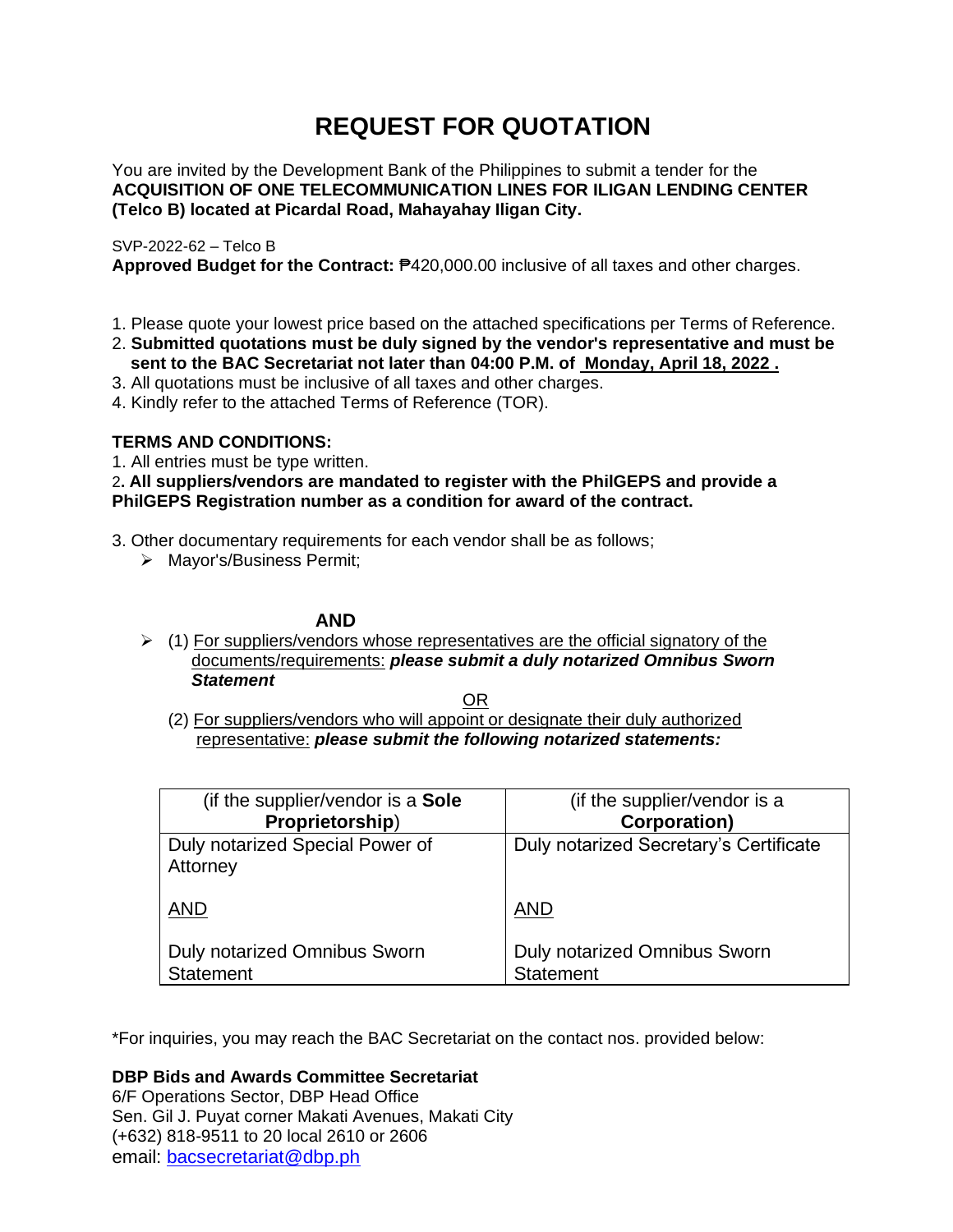Annex A

### ACQUISITION OF NEW ADDITIONAL AND/OR REPLACEMENT TELECOMMUNICATION LINE/CONNECTIVITY SERVICE FOR THE DEVELOPMENT BANK OF THE PHILIPPINES (DBP)-**ILIGAN LENDING CENTER**

### APPROVED BUDGET FOR THE CONTRACT: Php 420,000

#### **TECHNICAL SPECIFICATIONS**

#### A. BACKGROUND

The telecommunication connectivity service (line) is for the connection of DBP online systems, services and facilities in any of the following DBP remote sites:

- A.1. Branch Office, including:
	- A.1.a. Lending Center
	- A.1.b. Cash Center
	- A.1.c. Branch-Lite Unit
- A.2. Automated Teller Machine (ATM)

#### **B. OBJECTIVE**

To acquire stable, reliable and secure telecommunication connectivity/line service to link DBP remote sites to the Head Office from an authorized and qualified telecommunication service provider (Telco).

### C. COVERAGE OF THE CONTRACT

The contract will be for a one (1) year period starting from date of acceptance of service with the option for automatic renewal.

#### D. MINIMUM SPECIFICATIONS

- D.1. Connectivity/Line Service Availability
	- > The minimum availability of service is 99.6%.
- D.2. Connectivity/Line Specifications
- D.2.a. Branch Office ☑
	- D.2.a.i. Wired MPLS/VPN, Radio Last Mile or VSAT connection with minimum of 2 Mbps bandwidth
	- D.2.a.ii. Must be Ku Band or C Band for the VSAT
	- D.2.a.iii. Inclusive network equipment, such as router and or router/modem, must not be on End-of-Life/End-of-Support status within the contract period
	- D.2.a.iv. Router must support GRE/mGRE tunneling and IP Security (ex. dynamic VPN) and SNMP
	- D.2.a.v. DBP shall have the full access of the router
	- D.2.a.vi. Provide near real time and historical link monitoring

#### D.2.b. ATM - Wired

- D.2.b.i. VPN connection at least 128 Kbps via MPLS
- D.2.b.ii. Inclusive network equipment, such as router and or router/modem, must not be on End-of-Life/End-of-Support status within the contract period
- D.2.b.iii. Support GRE tunneling and SNMP
- D.2.b.iv. Provide near real time and historical link monitoring

Page 1 of 4  $#$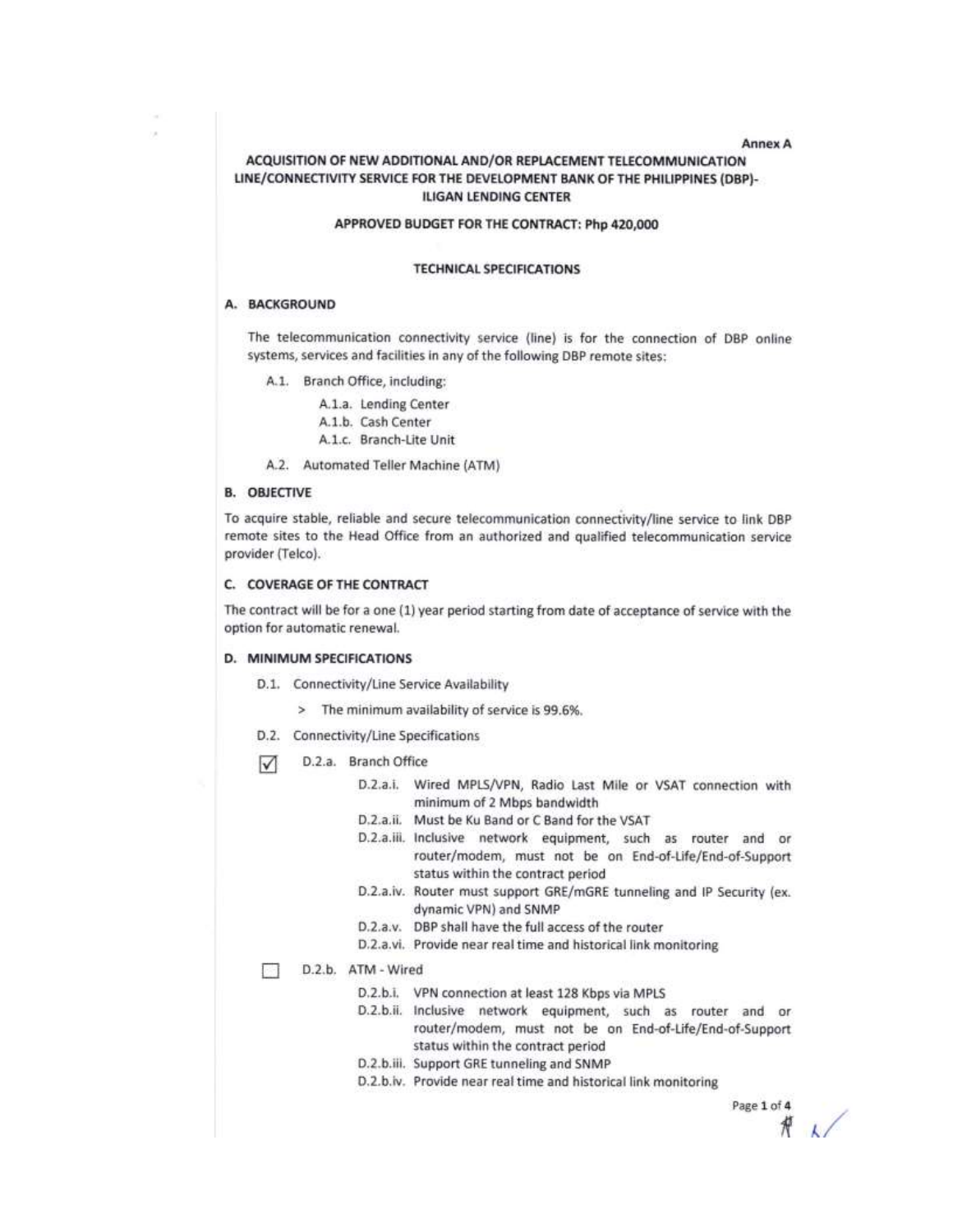

 $\sqrt{\phantom{a}}$  E.1. New Telecommunication Line Requirement

E.1.a. Covered Sites

Page 2 of 4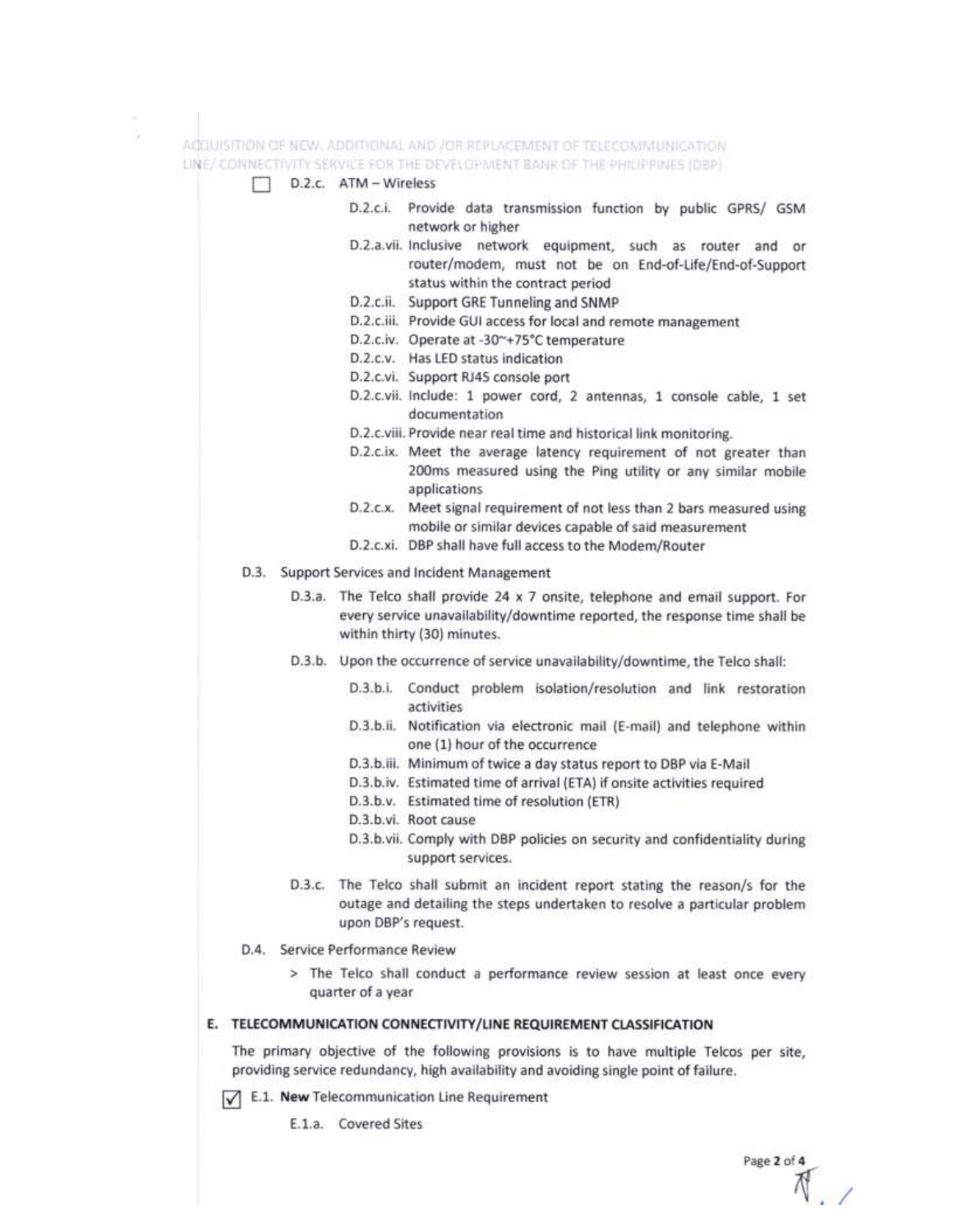|                      | > New remotes sites                                                                                                                                                                 |
|----------------------|-------------------------------------------------------------------------------------------------------------------------------------------------------------------------------------|
|                      | E.1.b. Telco Selection Criteria                                                                                                                                                     |
|                      | > Telecommunication Line for Branch Office                                                                                                                                          |
|                      | E.1.b.i. Two (2) different Telcos (Telco A and Telco B) shall be<br>selected                                                                                                        |
|                      | E.1.b.ii. Telco A is the lowest (winning) provider<br>E.1.b.iii. Telco B is the second lowest provider                                                                              |
|                      | > Telecommunication Line for Additional ATM Facility of a Branch<br>Office                                                                                                          |
|                      | E.1.b.iv. The Telco must be different from the one which has the<br>majority or most of the telecommunication connectivity<br>services provided for the ATM/s of that Branch Office |
|                      | E.2. Additional Telecommunication Line Requirement                                                                                                                                  |
| E.2.a. Covered Sites |                                                                                                                                                                                     |
|                      | > For existing sites with existing telecommunication line/s                                                                                                                         |
|                      | E.2.b. Telco Exception                                                                                                                                                              |
|                      | > The Telco/s of the existing line/s servicing the site shall not be<br>invited and will not be allowed to participate                                                              |
|                      | E.3. Replacement Telecommunication Line Requirement                                                                                                                                 |
| E.3.a.               | <b>Covered Sites</b>                                                                                                                                                                |
|                      | > For existing sites with existing telecommunication line/s                                                                                                                         |
|                      | E.3.b. Telco Exception                                                                                                                                                              |
|                      | E.3.b.i.<br>For Telco Redundancy Replacement                                                                                                                                        |
|                      | > The Telco of the existing line/s servicing the site including<br>the one to be replaced shall not be invited and will not be<br>allowed to participate                            |
|                      | Replacement for the Purpose of Telecommunication Line<br>E.3.b.ii.<br>Capacity (Bandwidth) Upgrade                                                                                  |
|                      | > The Telco of the other existing line/s servicing the site (i.e.,<br>other than the one to be replaced) shall not be invited and<br>will not be allowed to participate             |
|                      | E.3.b.iii. For Wireless to Wired Facility Replacement                                                                                                                               |
|                      | > The Telco of the other existing line/s servicing the site (i.e.,<br>other than the one to be replaced) shall not be invited and                                                   |

DBP can opt to discontinue the service within the contract period without pre-termination fee/s, if the Telco provider fails to meet the required minimum availability of service, specified in item D.1, for three (3) consecutive months (3-strike rule)

G. PAYMENT

 $\mathcal{C}^{\mathcal{C}}_{\mathcal{C}}$ 

The payment shall be in a monthly basis every after the service acceptance.